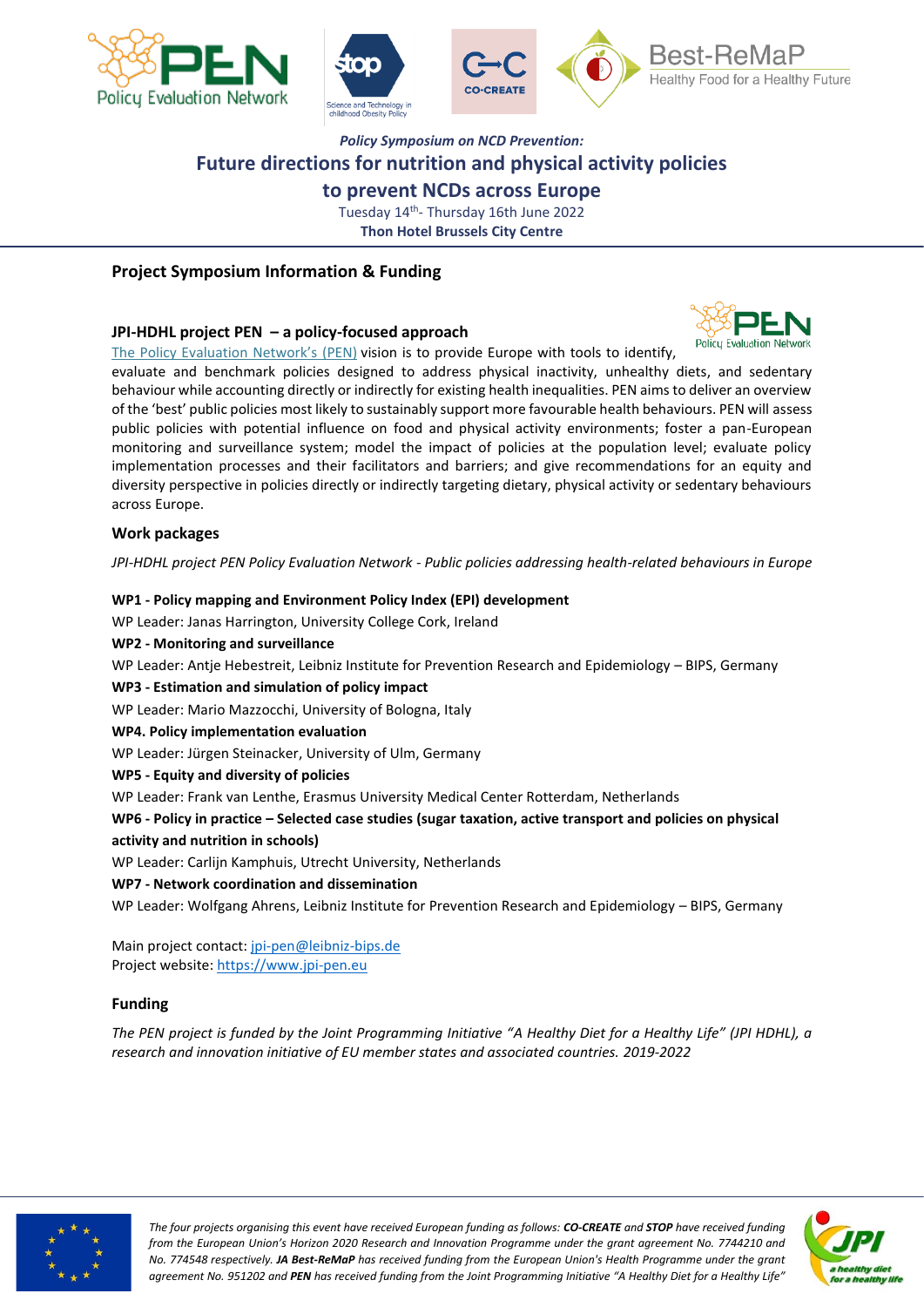



# *Policy Symposium on NCD Prevention:* **Future directions for nutrition and physical activity policies to prevent NCDs across Europe**

Tuesday 14<sup>th</sup>- Thursday 16th June 2022 **Thon Hotel Brussels City Centre**



# **H2020 project STOP – a knowledge generation and translation approach**

The Science and [Technology](http://www.stopchildobesity.eu/) in childhood Obesity Policy (STOP) project aims at expanding and consolidating the multi-disciplinary evidence base upon which effective and sustainable policies can be built to prevent and manage childhood obesity. Through a more traditional approach, the project aims to produce evidence that is relevant for policymakers and help them address the problem of childhood obesity. Specifically, the project focuses on the core idea that obesity has multiple and diverse characterisations, and therefore that one-sizefits-all policy approaches to childhood obesity are bound to fail, and the scientific component of the project is designed to recognise diversity and support the development of tailored solutions.

# **Work packages**

*H2020 project STOP - Science and Technology in childhood Obesity Policy* **WP1 - Coordination and management** WP Leader: Franco Sassi, Imperial College London, United Kingdom **WP2 - Measuring childhood obesity, disparities and geographical variations** WP Leader: Majid Ezzati, Imperial College London, United Kingdom **WP3 - Key determinants of childhood obesity** WP Leader: Paolo Vineis, Imperial College London, United Kingdom **WP4 - Regulation and fiscal policies**  WP Leader: Olivier Allais, Alimentation et Sciences Sociales, France **WP5 - Consumer Behaviour: Creating Demand for Healthy Lifestyles**  WP Leader: Tina Lowrey, HEC Paris, France **WP6 - Healthy food and food choice environments** WP Leader: Boyd Swinburn, University of Auckland, New Zealand **WP7 - Physical activity**  WP Leader: Maroje Sorić, University of Zagreb, Croatia **WP8 - Health care**  WP Leader: Paulina Nowicka, Karolinska Institute, Sweden **WP9 - Policy analysis methodology and knowledge translation** WP Leader: Francesco Branca, World Health Organisation **WP10 - Multi-stakeholder action**  WP Leader: Mojca Gabrijelcic, National Institute of Public Health, Slovenia **WP11 Dissemination and exploitation**  WP Leader: Hannah Brinsden, World Obesity Federation, United Kingdom

Main project contact: [stop-management@imperial.ac.uk](mailto:stop-management@imperial.ac.uk) Project website:<https://stopchildobesity.eu/>

# **Funding**

*The STOP project is funded by the European Union's Horizon 2020 research and innovation programme under grant agreement No 774548. 2018-2022*



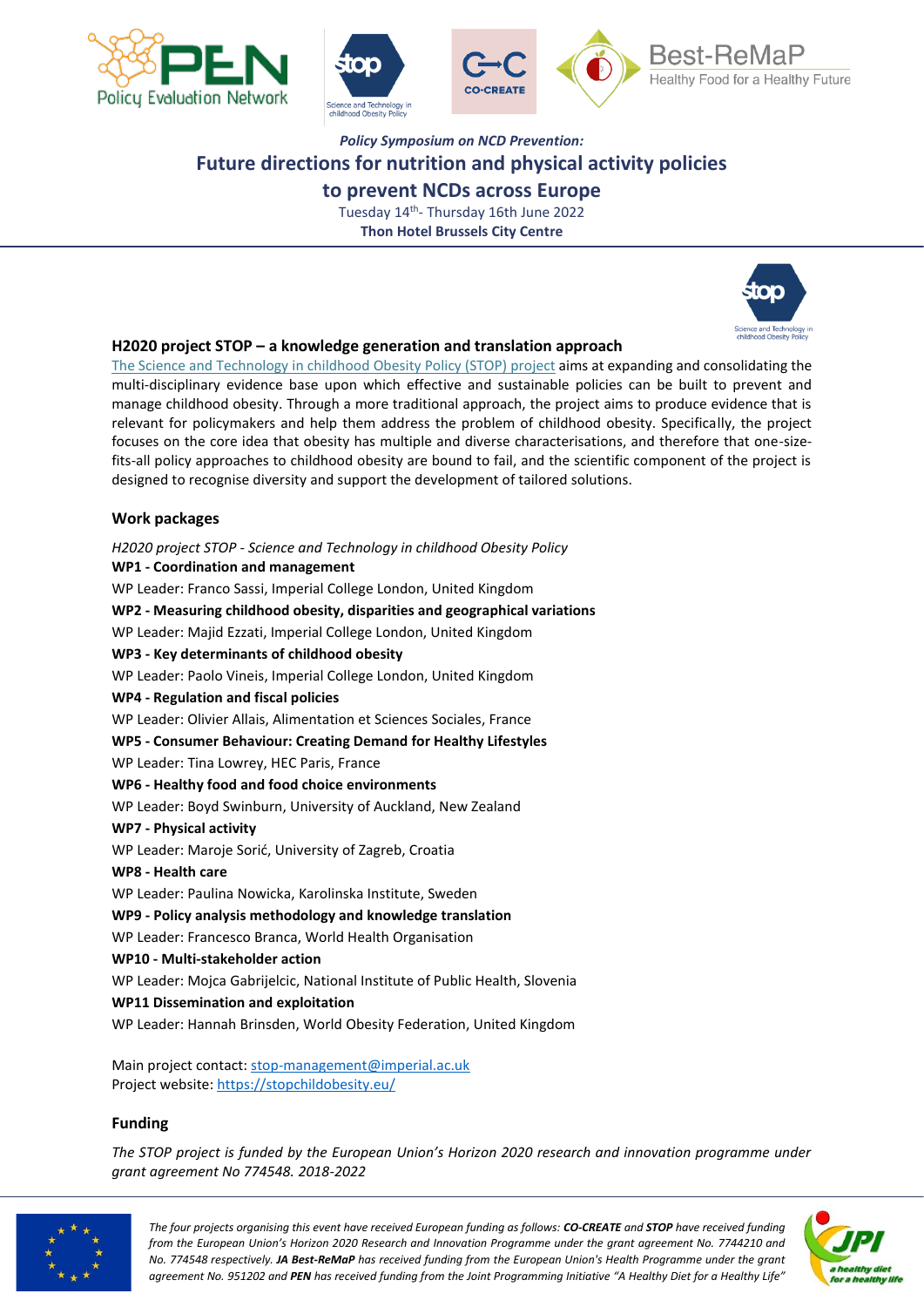





# *Policy Symposium on NCD Prevention:* **Future directions for nutrition and physical activity policies**

**to prevent NCDs across Europe**

Tuesday 14<sup>th</sup>- Thursday 16th June 2022 **Thon Hotel Brussels City Centre**



# **H2020 project CO-CREATE – an experimental approach**

Through a more experimental approach, [CO-CREATE](https://www.fhi.no/en/studies/co-create/) aims to investigate how policy changes can support healthy eating and a physically active lifestyle to halt the rise of adolescent obesity. By focusing on upstream factors and context change instead of on individual behaviour change, CO-CREATE hopes to generate sustainable impacts that contribute to narrowing inequalities. The project provides a model for how to involve young people and the range of relevant stakeholders by explicitly politicising the issue of obesity, providing specific obesity-related policy proposals, and designing and testing advocacy tools and strategies for implementation and evaluation.

# **Work packages**

*H2020 project CO-CREATE - Confronting Obesity: Co-creating policy with youth*

# **WP1 - Project management and coordination**

WP Leader: Knut Inge Klepp, Norwegian Institute of Public Health (Project Coordinator), Norway

**WP2 - Policy assessment and monitoring** WP Leader: Kate Oldridge-Turner, World Cancer Research Fund International, United Kingdom

**WP3 - Obesity rates and energy balance related behaviours** WP Leader: Arnfinn Helleve, Norwegian Institute of Public Health, Norway

# **WP4 - Obesity system mapping**

WP Leader: Cecile Knai, London School of Hygiene & Tropical Medicine, United Kingdom

# **WP5 - Youth Alliances for overweight prevention policies**

WP Leader: Christian Broer, University of Amsterdam, Netherlands

# **WP6 - Dialogue Forum with representatives from policy and business**

WP Leader: Samantha Nesrallah, EAT, Norway

**WP7 - Evaluation of Co-Created policy interventions and the methodology** WP Leader: Nanna Lien, University of Oslo, Norway

# **WP8 - Open science and fair data management**

WP Leader: Oddrun Samdal, University of Bergen, Norway

**WP9 - Dissemination, exploitation and communication** WP Leader: Hannah Brinsden, World Obesity Federation, United Kingdom

**WP10 - Ethics Requirements** WP Leader: Norwegian Institute of Public Health, Norway

Project website:<https://www.fhi.no/en/studies/co-create/>

# **Funding**

*The CO-CREATE project is funded by the European Union's Horizon 2020 research and innovation programme (Work Programme 2016-2017: Food security, sustainable agriculture and forestry, marine and maritime and inland water research and the bioeconomy) under grant agreement No. 7744210 2018-2022*